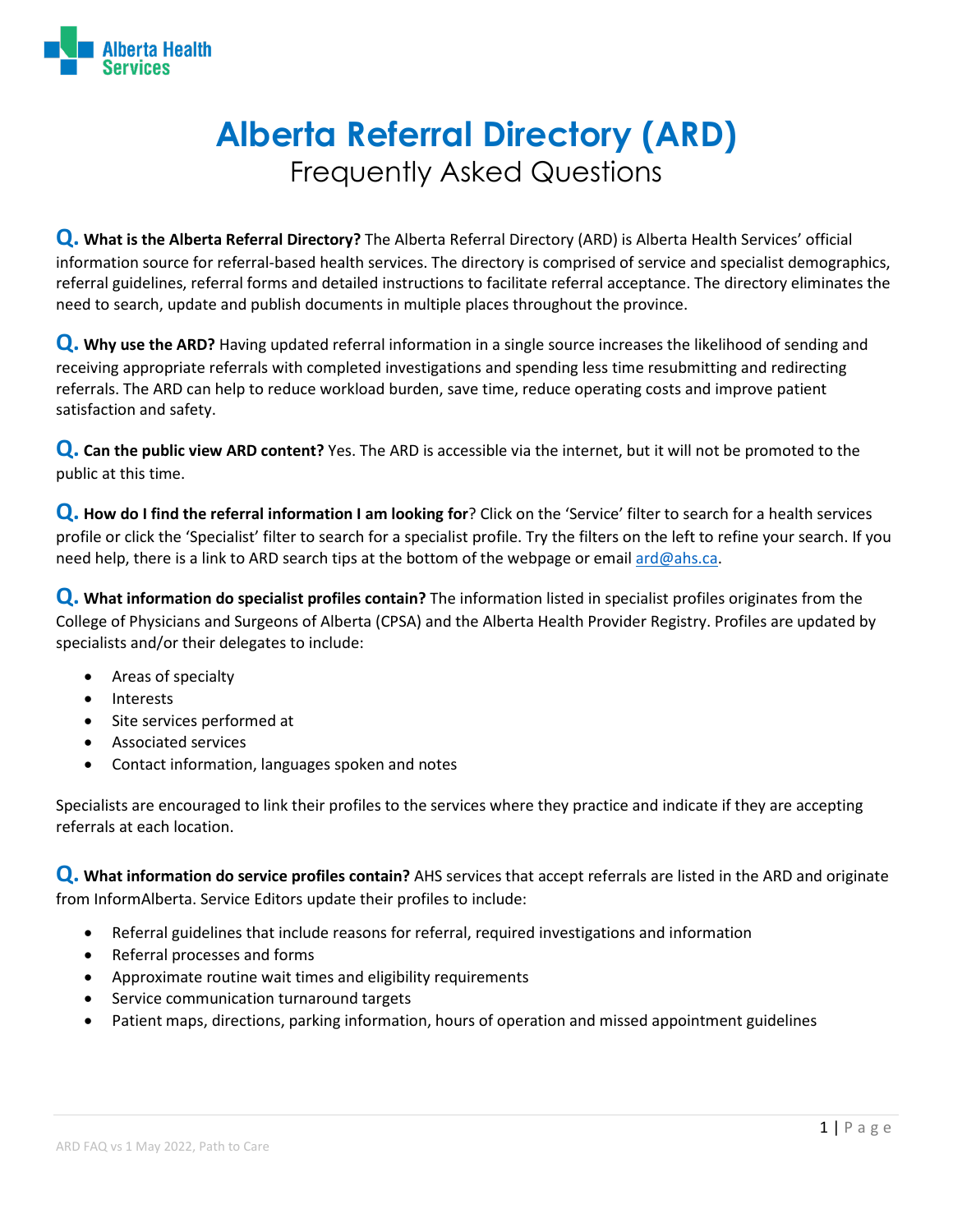

**Q. Can private and community services be listed in the ARD?** Any service that provides a physical, mental, or emotional health care option for Albertans (and meets ARD profile criteria) can request to be listed by completing a service profile request form at [ahs.ca/ard.](http://ahs.ca/ard)

**Q. How do the ARD and Connect Care work together?** Connect Care and the ARD are partnering to ensure that healthcare providers can easily access the ARD referral information when sending referrals in Connect Care. The goal is for providers to have the right decision support resources at their fingertips.

**Q. Can you send a referral from the ARD?** No. The ARD provides all of the information required to make a complete and appropriate referral, but you cannot submit a referral from the ARD.

**Q. Can patients self-refer using the referral forms in the ARD?** While a small number of the services in the ARD indicate that self-referrals from patients are accepted, the majority will require a healthcare professional to initiate the referral. If a service does not indicate self-referrals are accepted, patients should contact their family physician or call Health Link at 811 for assistance.

**Q. How accurate are the wait times listed in the ARD?** The wait times listed in the ARD are estimates for routine appointments only. They are not guaranteed and may change without warning. Urgent and Emergent wait times are not included in the ARD.

## **Q. How do I register for a service editor account?**

- Go to albertareferraldirectory.ca
- Click 'Edit'
- Click on 'Service Editor' and then 'Register'
- An ARD Administrator will verify your information and will send you a temporary password to complete your account set-up.
- Login with your temporary password to access your account
- Create a new password
- Search, select your profile, click 'Edit Referral Information', if **Individual** Referral Process is highlighted, start editing!
- If it has a Common Referral Process, please email ard@ahs.ca before you start editing

## **Q. How do I register for a specialist account?**

- Visit albertareferraldirectory.ca
- Click 'Edit'
- Click 'Specialist' and then 'Register'
- Enter the required information including your CPSA number
- A temporary password will immediately be emailed to you and will expire within 24 hours from time of receipt
- Login with your temporary password to access your account
- Create a new password
- Start editing!